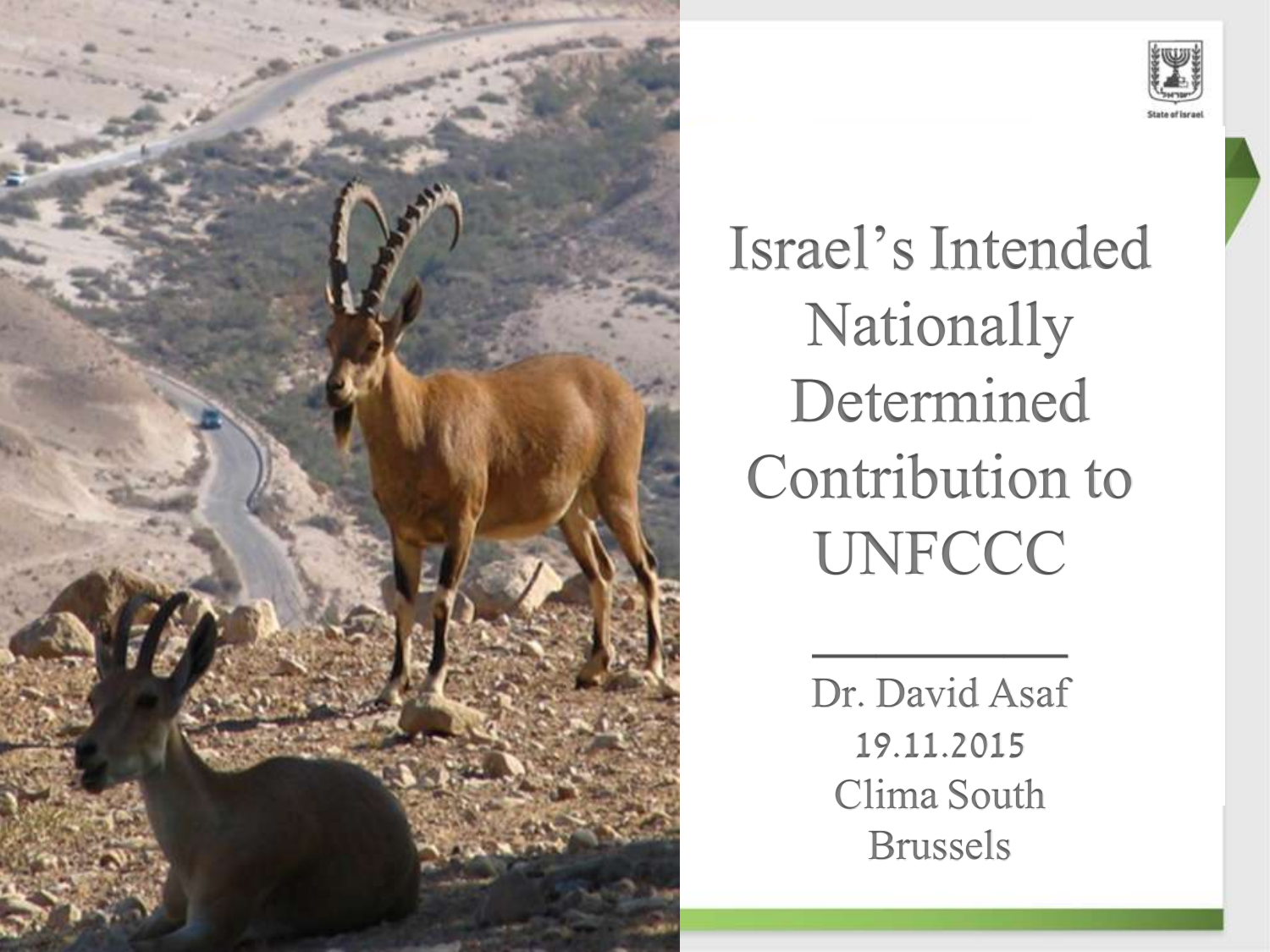# **Background information**

**Development Administration** MINISTRY OF ECONOMY

- Population: 8.3 million
	- $\geq 1.8\%$  annual growth
	- $\geq$  93% urban
	- $\geq 60\%$  coastal
	- Density: 365p/km2
- $\ge$  GDP pc \$36,900
	- $\geq 67\%$  services
	- $\geq$  30% industry
	- $\geq$  3% agriculture
- $\geq$  CO<sub>2</sub> emissions 85%
- $\triangleright$  Energy generation 55%

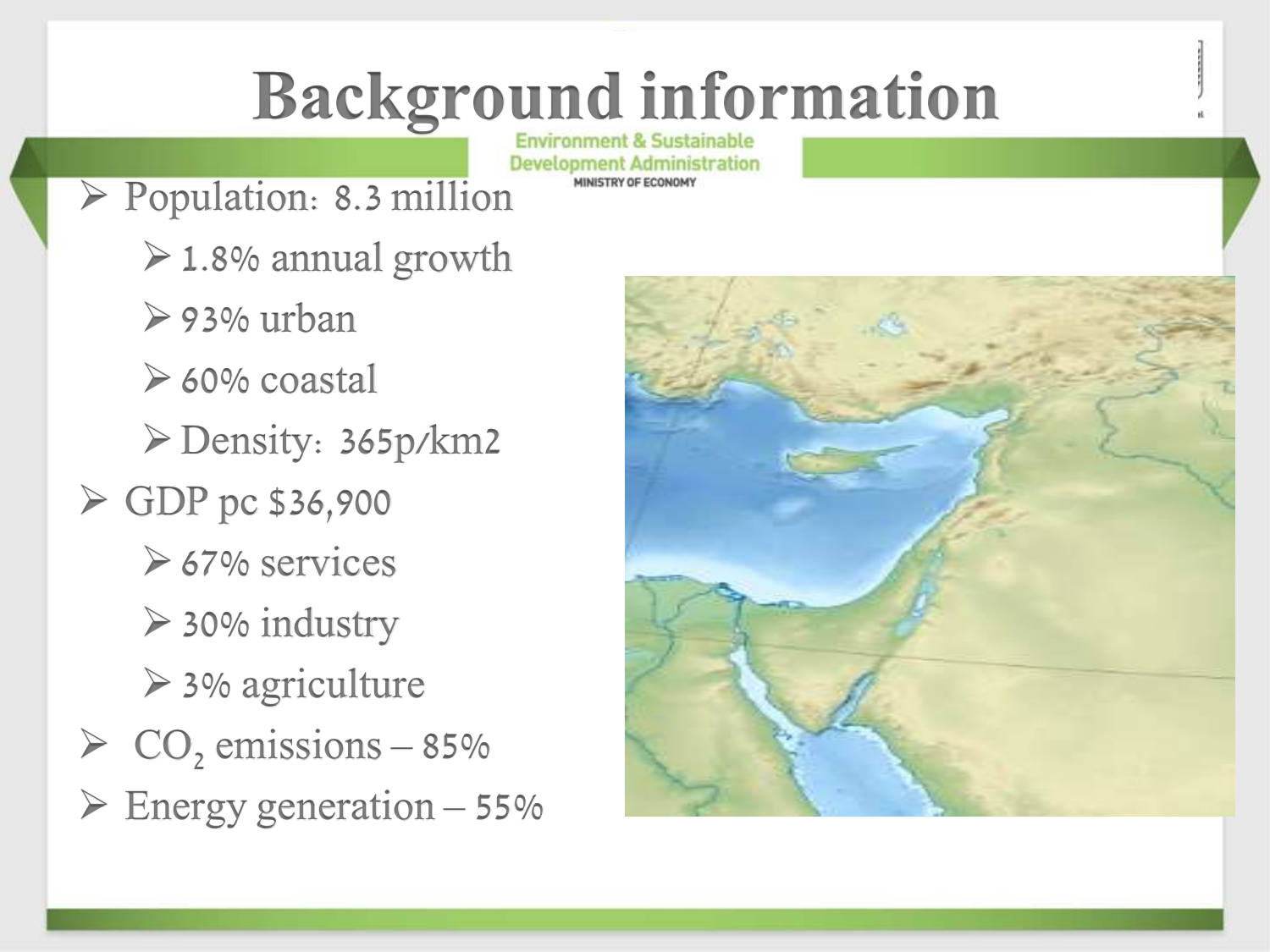#### **Meeting the Challenge National circumstances**

•High population growth rate  $(-1.8\%)$ 

- •High GDP growth rate
- •Land scarcity

•Heavy Reliance on fossil fuels. No hydro, geothermal, nuclear energy

- •"Energy island" without grid interconnectivity
- •Electricity demand 3.4% per year
- Arid climate desalination, temperature control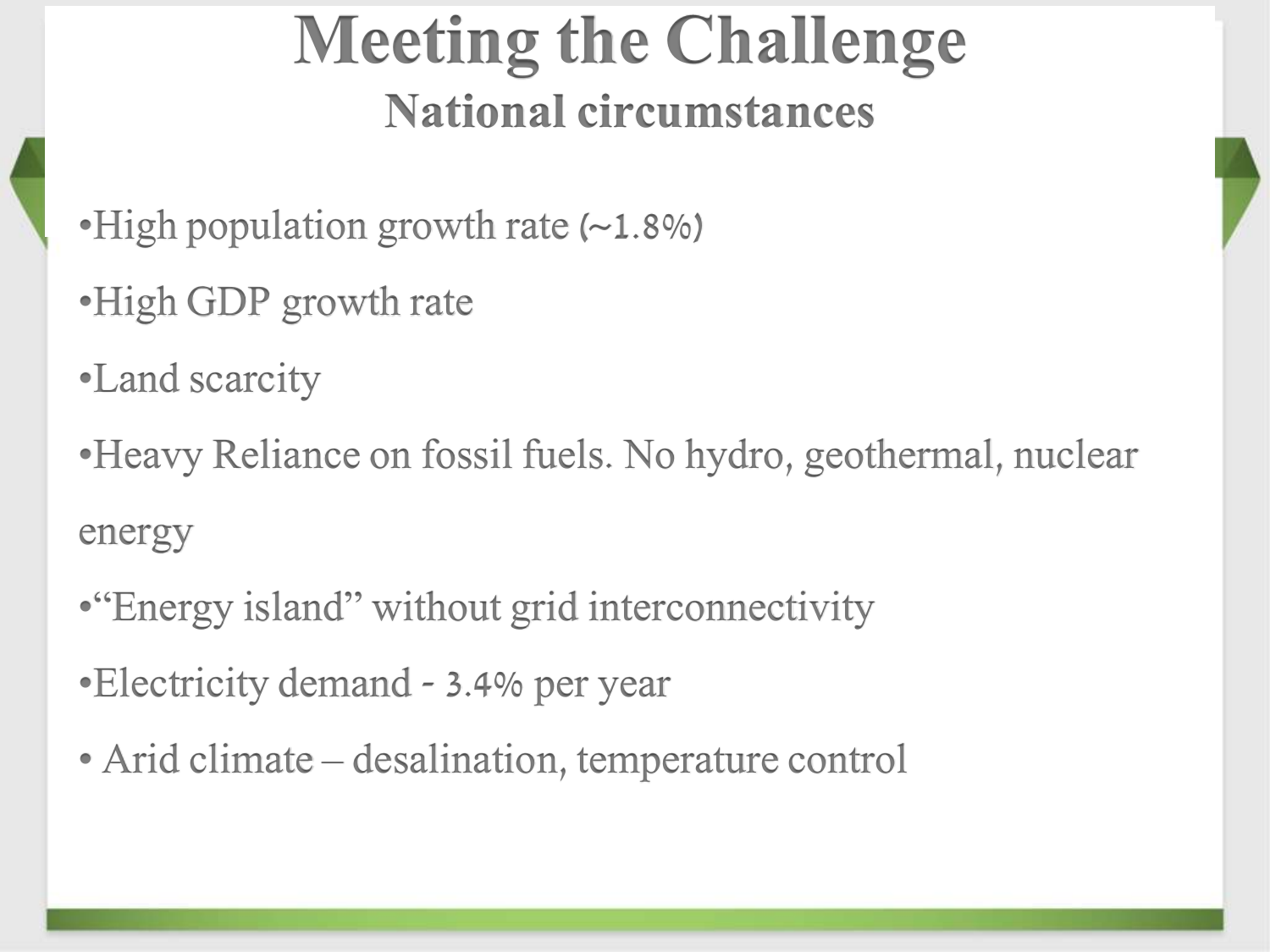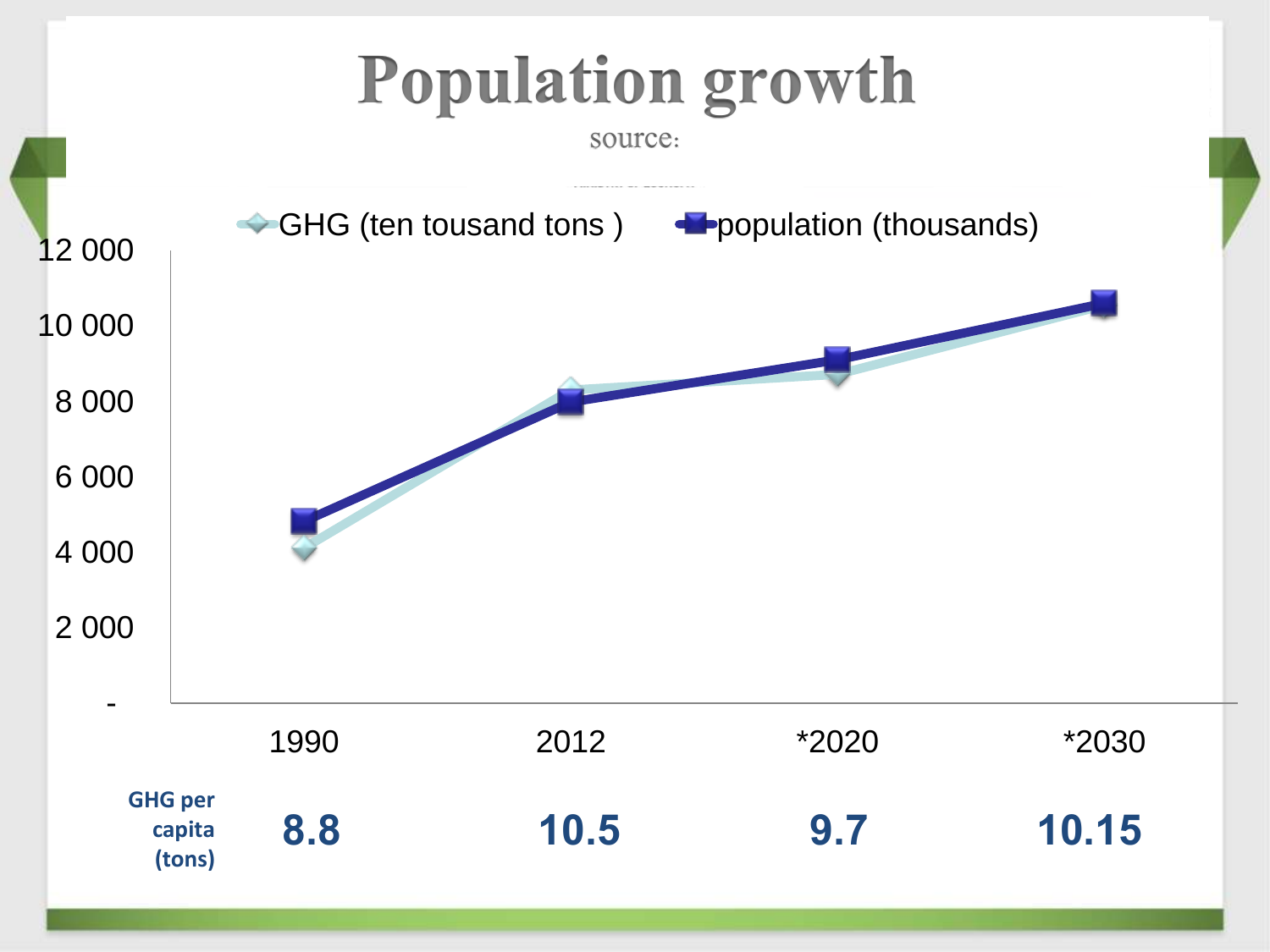#### **BAU Emissions**



 $\frac{1}{2}$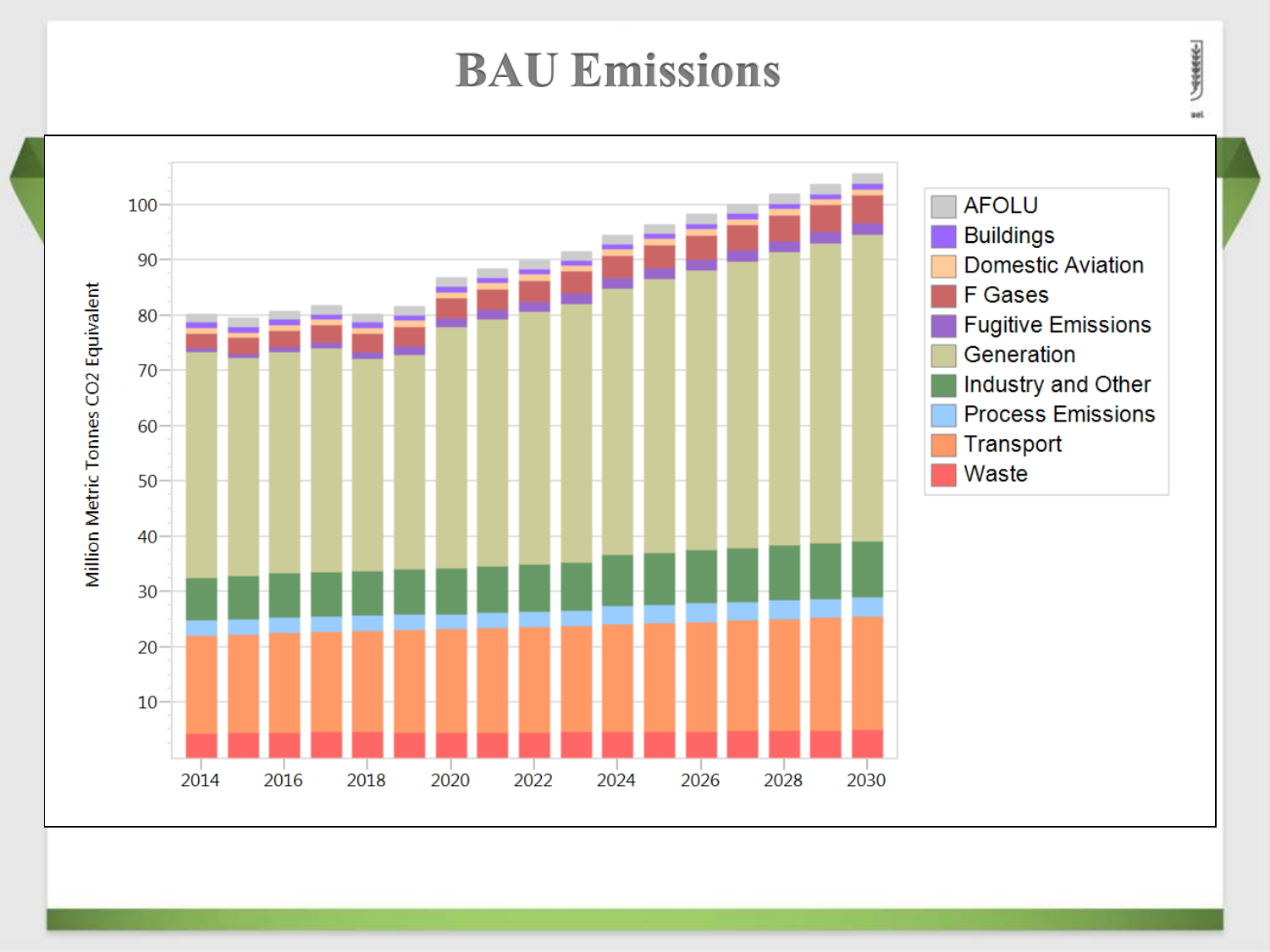**SERRETT** 

**Environment & Sustainable Development Administration** 

- **7.7 ton CO2e per capita (BAU - 10.15)**
- **2025- 8.8 ton CO2e per capita**
- Emission reduction to be achieved mainly through key measures in power sector
- •Renewable energy
- •Changes to merit order to include externalities and carbon pricing
- •Energy efficiency
- •Increased use of public transport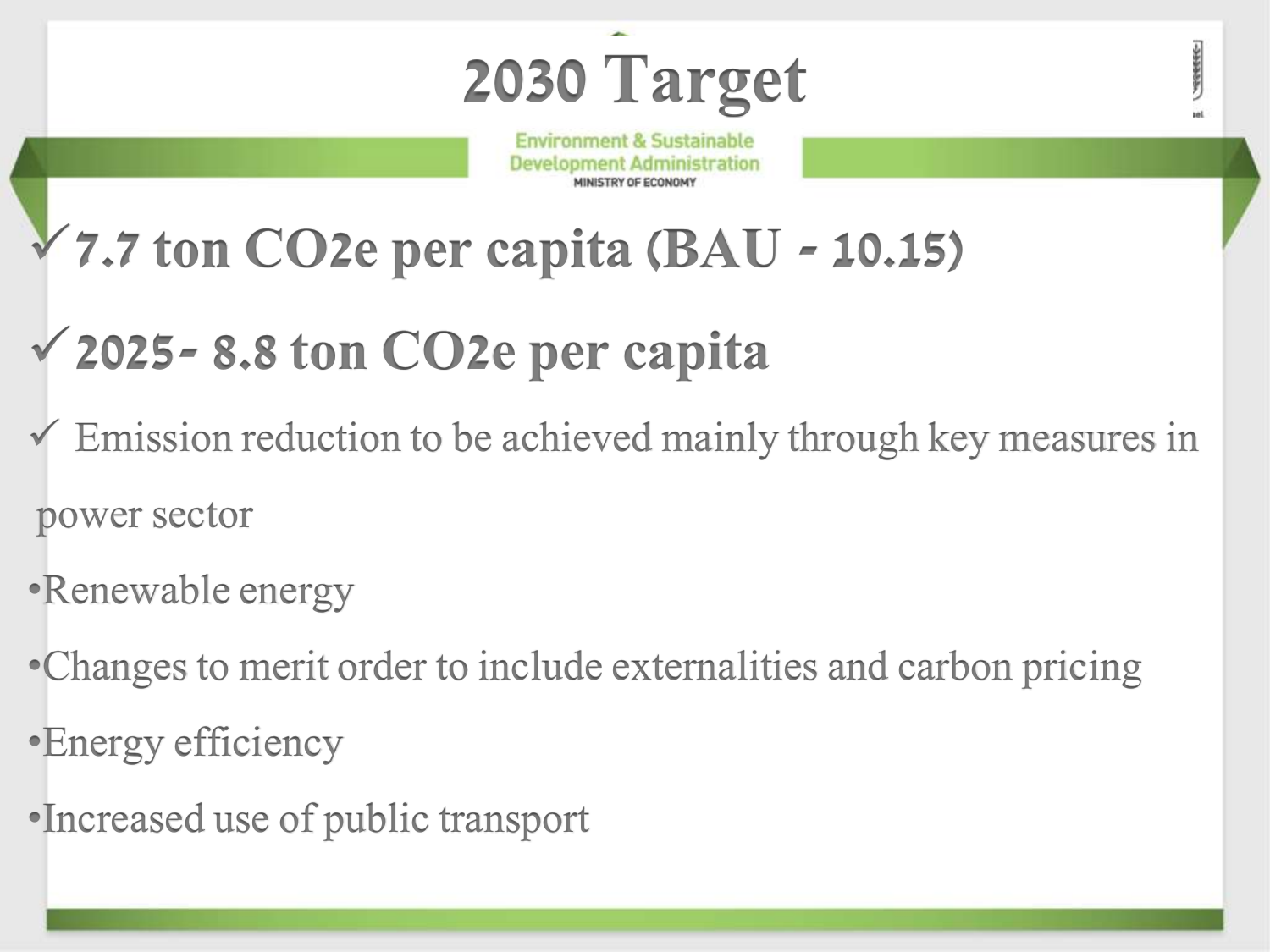## **Implementation in 2030**



**Environment & Sustainable Development Administration** 

- **Energy efficiency – 17% reduction**
- In electricity consumption
	- $\checkmark$  EE fund
	- $\checkmark$  Regulations and standards
	- $\checkmark$  Green building
	- **Renewable energy – 17% electricity generation** 
		- $\checkmark$  Competitive quotas
		- $\checkmark$  RE Tariff

**Transportation – 20% shift to public transportation (PT)**

 $\checkmark$  PT infrastructure

**Power sector – switch to natural gas**

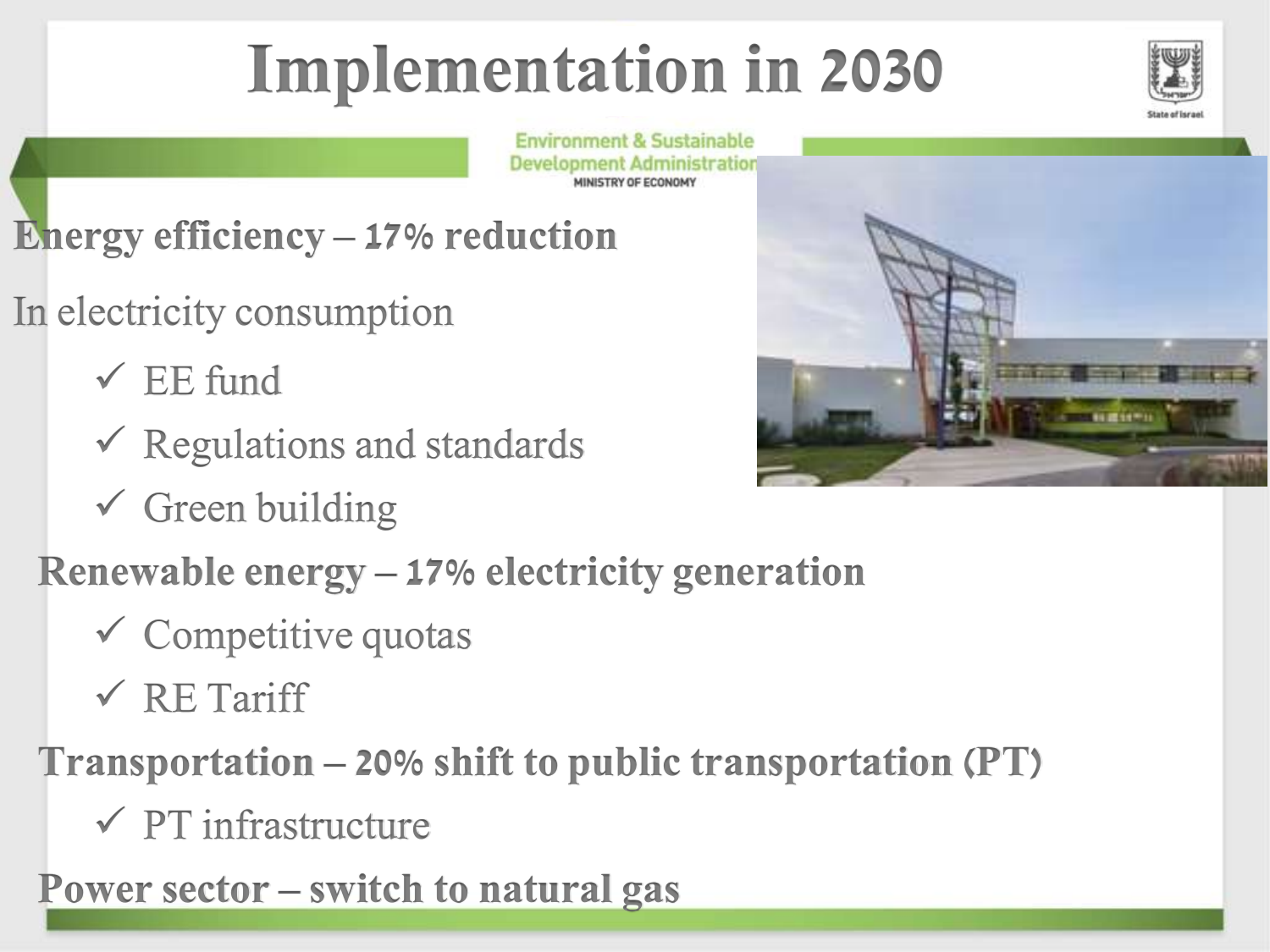### **Power Sector MAC Curve**



- 1: Project D replaced with new CCGT
- 3:Solar PV Ground
- 5:CSP (Hybrid biomass)
- 7:Onshore Wind
- 9: Merit order switch
- 11:CSP (Solar Tower with Storage)
- 13:Biogas
- 15:Offshore Wind
- 2: RDF co-firing in coal units
- 4:Solar PV rooftop
- 6:CSP (Hybrid gas)
- 8: Water Pipe Hydro
- 10:Orot Rabin 1-4 replaced with CCGT
- 12:CSP (parabolic trough with storage)
- 14:New Biomass
- $\blacksquare$  16: Wave